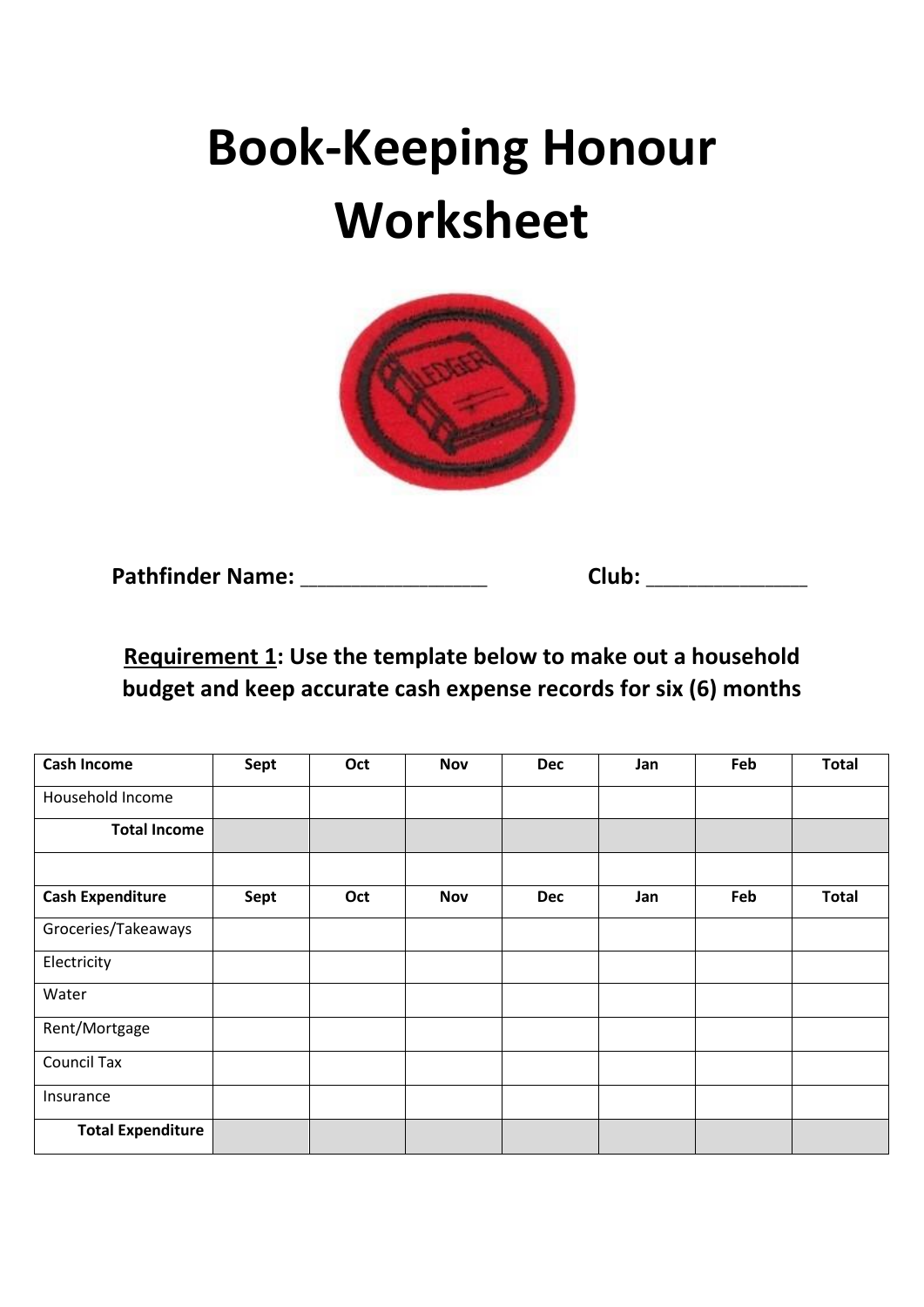### **Requirement 2: Keep a personal cash record and budget for at least six months.**

| <b>Cash Income</b>       | <b>Budget</b> | Sept | Oct | <b>Nov</b> | <b>Dec</b> | Jan | Feb |
|--------------------------|---------------|------|-----|------------|------------|-----|-----|
| Pocket Money/Other       |               |      |     |            |            |     |     |
| <b>Total Income</b>      |               |      |     |            |            |     |     |
| <b>Cash Expenditure</b>  | <b>Budget</b> | Sept | Oct | <b>Nov</b> | <b>Dec</b> | Jan | Feb |
| Mobile                   |               |      |     |            |            |     |     |
| Hair                     |               |      |     |            |            |     |     |
| Clothing                 |               |      |     |            |            |     |     |
| Travel                   |               |      |     |            |            |     |     |
| Clothing                 |               |      |     |            |            |     |     |
| Toiletries               |               |      |     |            |            |     |     |
| <b>Total Expenditure</b> |               |      |     |            |            |     |     |

**Requirement 3: Demonstrate ability to write and endorse cheques, fill out receipts, make bills and monthly statements, report expenses, keep auto mileage and expense records, and figure out simple interest.**

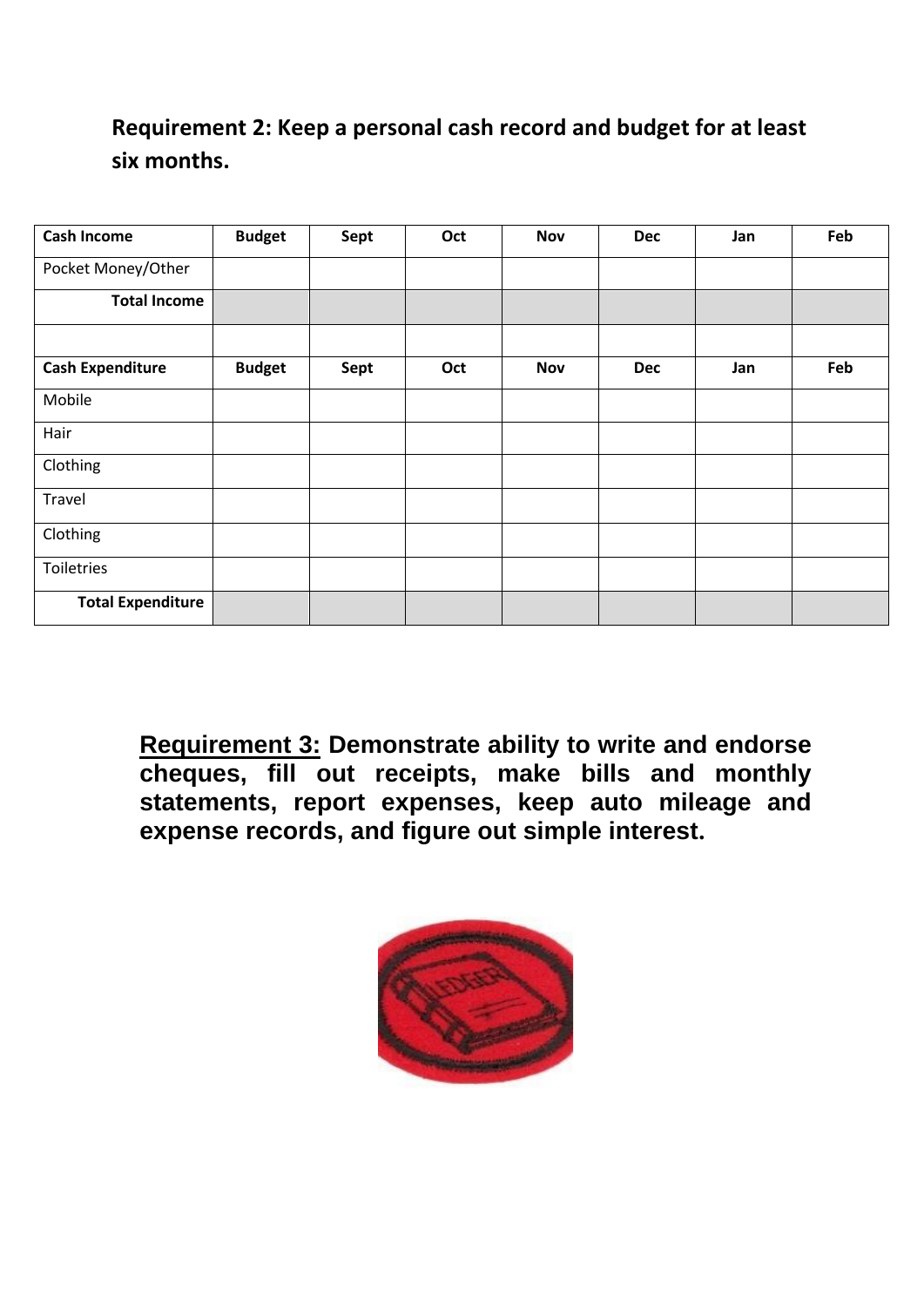### **Task 3a. Using the examples below demonstrate how to pay bills and endorse two (2) cheques**



| <b>THE BANK</b> |  | $12 - 34 - 56$ |
|-----------------|--|----------------|
| Pay             |  | Date           |
|                 |  |                |
|                 |  |                |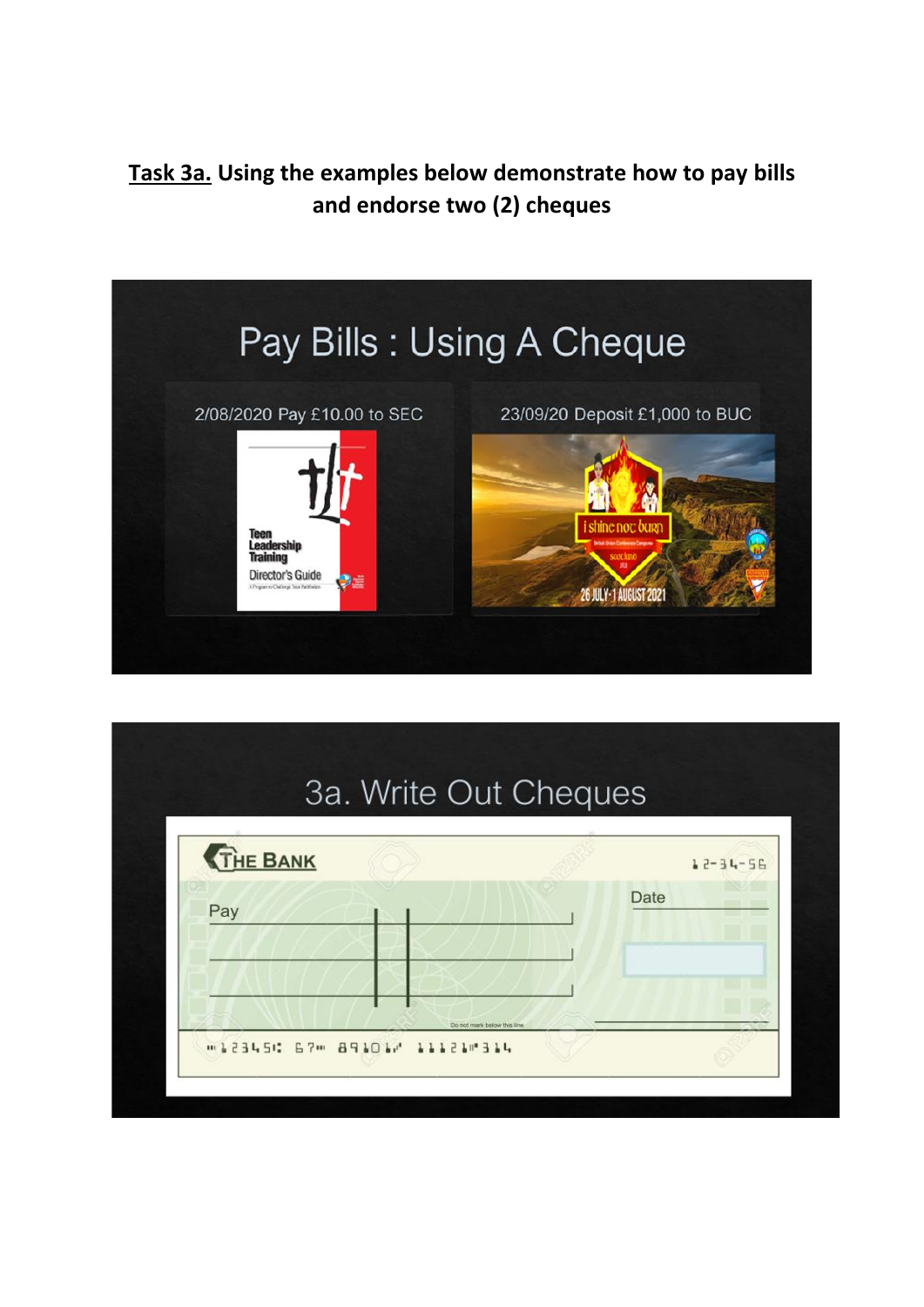

1. Add up the total of each item shown.

2. Fill out a receipt for the<br>Invoice #4



Dagenham Eagles Invoice

Date:  $11 - Jan-20$ Invoice  $#:$ <br>Custome **Carol**  $r$ ID: Brown

Tel: xxxxxxxxxxxx

| Our Reference      | 10 <sub>b</sub> | Payment Terms           | Delivery<br>Date |
|--------------------|-----------------|-------------------------|------------------|
| DCW/Plaistow PF/04 | PBE             | I week post<br>delivery | 1/01/2020        |

| Qtv | Description           | Unit Price | Line Total |
|-----|-----------------------|------------|------------|
|     | Sash Triangle         | 1.50       | £1,50      |
| Ţ.  | Sleeve Triangle       | 1,00       | £1.00      |
| 1   | SEC Shoulder Insignia | £<br>2.50  | £2.50      |
|     | PF World - Sleeve     | £<br>1.00  | £1.00      |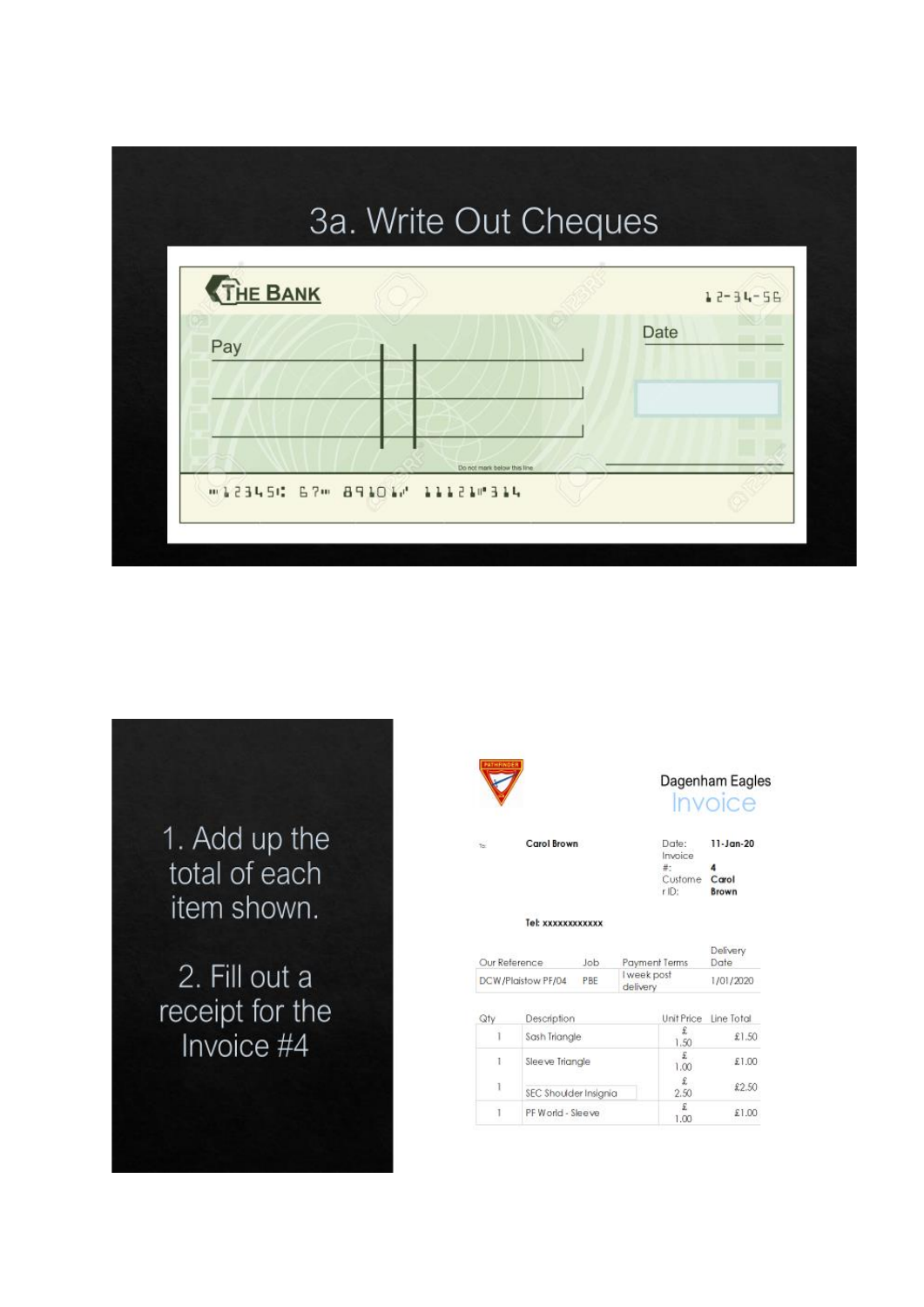**Task 3b. Using the information on Dagenham Eagles Invoice, Carol Brown has paid in full on the 24/09/2020 for all the goods shown above. Fill out her receipt below.**

| 4回…<br>登<br>£58.55       | <b>RECEIPT</b><br>@ pay.izettle.com                           | Amount <b>Amount</b><br><b>* 注 : 4 58% @ 07:16</b><br>$\circ$ | Date | <u> Tanzania (</u> | This Payment | No.<br>Amount____________<br>Paid by [ ] Cash<br>[ ] Cheque No.<br>[ ] BACS<br><b>Balance Due</b> |                     |         |
|--------------------------|---------------------------------------------------------------|---------------------------------------------------------------|------|--------------------|--------------|---------------------------------------------------------------------------------------------------|---------------------|---------|
|                          |                                                               |                                                               |      |                    |              |                                                                                                   |                     |         |
|                          |                                                               |                                                               |      |                    |              |                                                                                                   |                     |         |
|                          |                                                               |                                                               |      |                    |              |                                                                                                   |                     |         |
|                          |                                                               |                                                               |      |                    |              |                                                                                                   |                     |         |
|                          |                                                               |                                                               |      |                    |              |                                                                                                   |                     |         |
|                          |                                                               |                                                               |      |                    |              |                                                                                                   |                     |         |
|                          | 10 CAMPING SKILLS I                                           | 6.00                                                          |      | 3c. Pay Bills      | 57           | North England<br>Conference, Pathfinder<br>and AMR Department                                     | a pay.izettle.com   | $\circ$ |
|                          | - Award, Restricted<br>10 BOOK KEEPING -<br>Award, Restricted | 6.00                                                          |      |                    |              | Total amount owed<br>£58.55                                                                       |                     |         |
|                          | 10 BASIC FIRST AID -<br>Award, Restricted                     | 6.00                                                          |      |                    |              | 10 CAMPING SKILLS I                                                                               |                     | 6.00    |
| 10 CAKE                  | <b>DECORATING -</b><br>Award, Restricted                      | 6.00                                                          |      |                    |              | 10 BOOK KEEPING -                                                                                 | - Award, Restricted | 6.00    |
|                          | 10 Camp Safety                                                | 6.00                                                          |      |                    |              | Award, Restricted<br>10 BASIC FIRST AID -                                                         |                     | 6.00    |
| 10 Flower<br>Arrangement |                                                               | 6.00                                                          |      |                    |              | Award, Restricted                                                                                 |                     |         |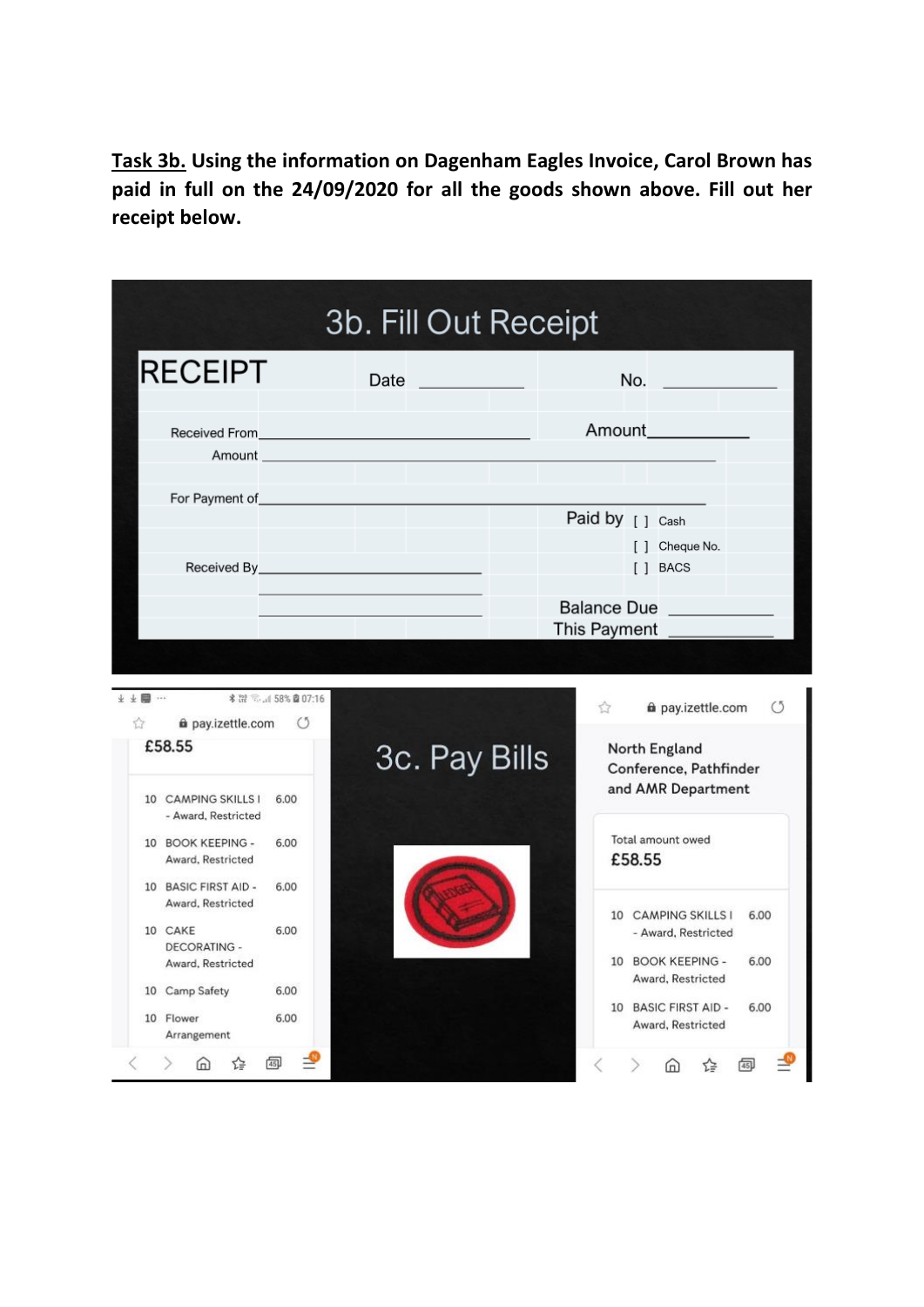**Task 3c. Using the information above, accurately complete the cheque below to pay the North England Conference (NEC) Pathfinder and AMR Department total amount owed £58.55.**



**Task 3d. Complete the Income & Expenditure Statement below showing the total amount of money received by your Pathfinder Club.**

#### **2019 Income & Expenditure Statement for**

**\_\_\_\_\_\_\_\_\_\_\_\_\_\_\_\_\_\_\_\_\_\_\_\_\_\_\_\_** 

| Income       | Amount |
|--------------|--------|
|              |        |
|              |        |
|              |        |
|              |        |
|              |        |
|              |        |
|              |        |
|              |        |
|              |        |
|              |        |
| <b>Total</b> |        |
|              |        |

| Income       | Amount | <b>Expenditure</b> | Amount |
|--------------|--------|--------------------|--------|
|              |        |                    |        |
|              |        |                    |        |
|              |        |                    |        |
|              |        |                    |        |
|              |        |                    |        |
|              |        |                    |        |
|              |        |                    |        |
|              |        |                    |        |
|              |        |                    |        |
|              |        |                    |        |
| <b>Total</b> |        | <b>Total</b>       |        |
|              |        |                    |        |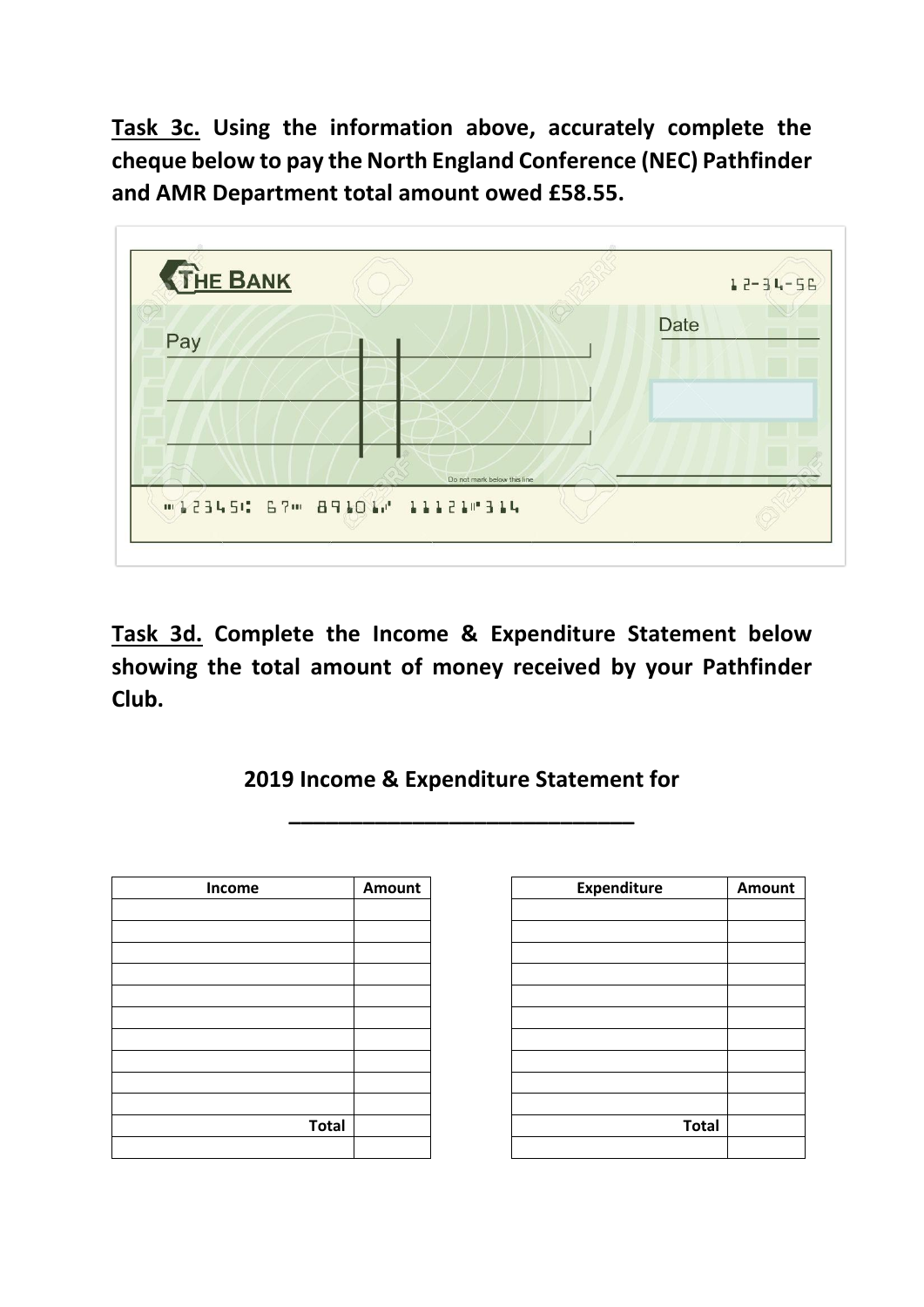

**Task 3e. Record the above expenses in the extract report below, Add the actuals to find the total spent to date in the third quarter.**

| <b>Plans for the Third Quarter:</b>     |                             |        |  |  |  |  |
|-----------------------------------------|-----------------------------|--------|--|--|--|--|
| Date                                    | <b>Expenditure Activity</b> | Actual |  |  |  |  |
|                                         |                             |        |  |  |  |  |
|                                         |                             |        |  |  |  |  |
| $30th$ Sept                             | <b>Printer Purchased</b>    | 83.98  |  |  |  |  |
| C. TOTAL SPENT TO DATE IN THIRD QUARTER |                             |        |  |  |  |  |

**Task 3f. Using 3f. Auto Mileage Log, find the total round trip in miles, spent visiting a Pathfinder family in Scottsdale and for hiking 25km in Peak District to complete master guide outdoor skills with friends before COVID-19.**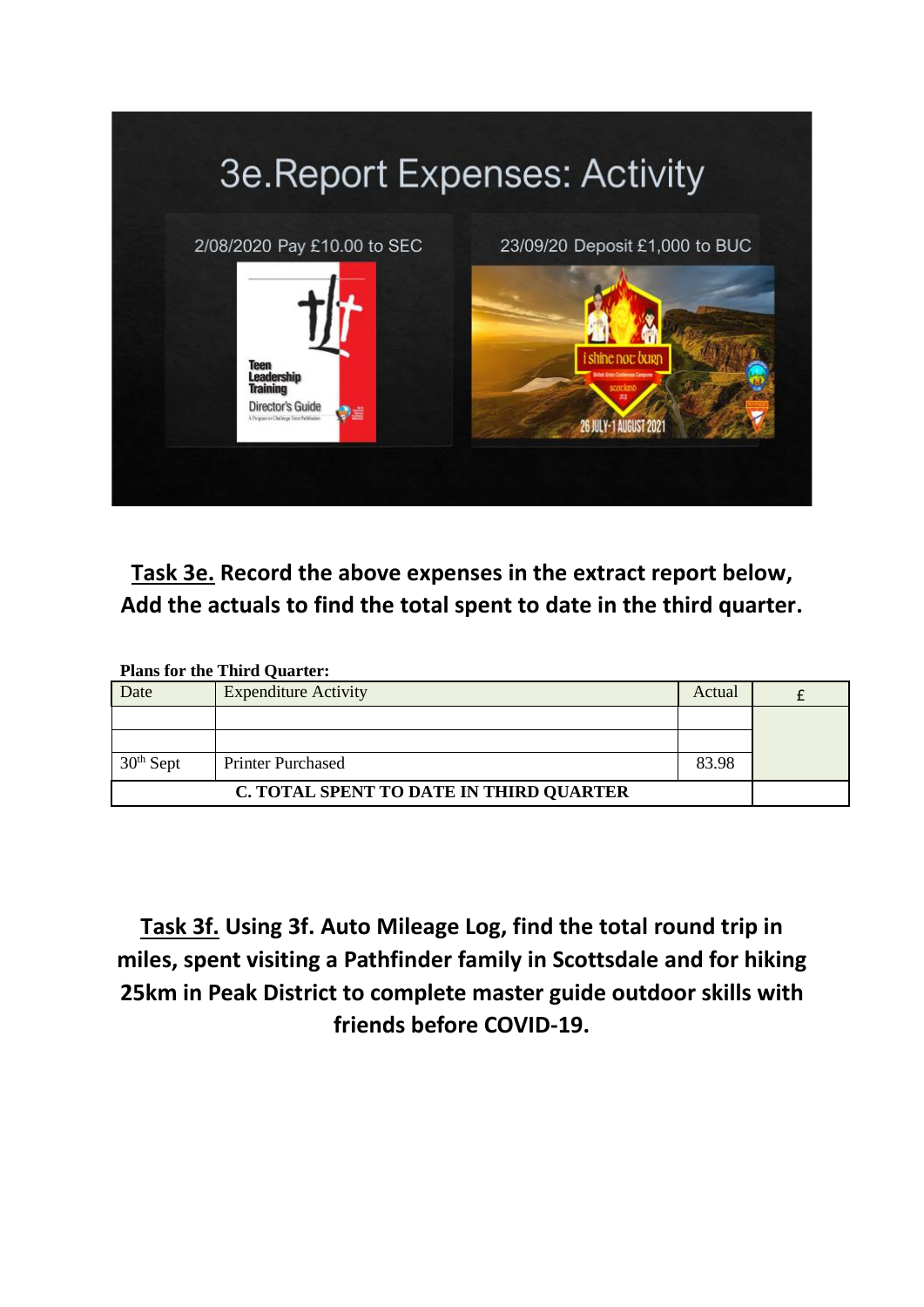| <b>MCNTH</b><br>DAY | <b>DESTINATIONS</b>                                               | YEAR<br>$\frac{1}{2}$ = | <b>PURPOSE</b>                                                          | <b>BEGIN</b> | <b>ODOMETER READING</b><br>END | <b>TRIP</b> | <b>MPGM</b><br>& Dost | <b>Flanking</b><br><b>&amp; Toll</b><br>Costa | Mist.<br>Expanse |
|---------------------|-------------------------------------------------------------------|-------------------------|-------------------------------------------------------------------------|--------------|--------------------------------|-------------|-----------------------|-----------------------------------------------|------------------|
|                     |                                                                   |                         | Forward the balances from the provious page if it is for the same month |              |                                |             |                       |                                               |                  |
| 21                  | Scottsdale                                                        |                         | Visit Family                                                            | 21,352       | 21,401                         | 49          | \$24.85               | 250                                           |                  |
| 22                  | CompuCorp                                                         |                         | Sales Appt.                                                             | 21,415       | 21.445                         | 30          |                       |                                               |                  |
| 23                  | Wilson Engineering, IMC Co                                        |                         | Sales Appts.                                                            | 21,491       | 22.615                         | 124         |                       |                                               | 1.00             |
| 24                  | Applied Tek                                                       |                         | Planning & Design Meeting                                               | 22.644       | 22.695                         | 51          |                       | 100                                           |                  |
| 25                  | Inter-Print                                                       |                         | Meet with Printers                                                      | 22724        | 22,748                         | 24          |                       |                                               |                  |
| 26                  | CompuCorp, IMC Co.                                                |                         | Follow-up Meeting                                                       | 22.801       | 22.844                         | 43          |                       |                                               |                  |
| 27                  | Rx-Pharmaceutical                                                 |                         | Demonstrate Equipment                                                   | 22.860       | 22,891                         | 31          | LO N<br>21mma         | 250                                           |                  |
| $28 - 29$           | Mountains                                                         |                         | Hiking with Friends                                                     | 22B99        | 23,212                         | 213         | 松原形<br>24 mm          | 200                                           |                  |
| 30                  | Desert Shipping                                                   |                         | Resolve transport prob.                                                 | 23,219       | 23,238                         | 19          |                       |                                               |                  |
| 31                  | Inter-Print, IMCCo.                                               |                         | p/u printina, deliver                                                   | 23.256       | 23,284                         | 28          |                       |                                               |                  |
|                     |                                                                   |                         |                                                                         |              |                                |             |                       |                                               |                  |
|                     |                                                                   |                         |                                                                         |              |                                |             |                       |                                               |                  |
|                     |                                                                   |                         |                                                                         |              |                                |             |                       |                                               |                  |
|                     | Got FREE current tax saving tips at www.mileagetooks.com          |                         |                                                                         |              | <b>SUSTORL OF THE FAGE</b>     | 612         | 70.09                 | 8.00                                          | 1.00             |
|                     | @ 2000, Australia Stanlages, a characteristication was being. For |                         |                                                                         |              | <b>TOTAL FOR THE MONTH</b>     |             | 1352 163.15           | 1750                                          | 3.00             |

# **Process For Expenditure/Request For Funds**

# **True/False Quiz**

- 1. Only parent must submit an expenditure requisition form for each item of expenditure or event T/F?
- 2. Request forms must be signed by budget holders. T/F?
- 3. Request forms must be signed by the Pathfinder Departmental Elder/Pastor T/F?
- 4. All cheques must be attached/staple to the form T/F?
- 5. All receipts must be presented by the middle of the year for re-imbursement T/F?
- 6. Final cut-off date for re-imbursement will be 17<sup>th</sup> of each month T/F?
- 7. Church Departmental Funds/Monies spent must be authorised by the CHURCH BOARD. T/F?
- 8. Only the Church Pastor can authorise emergency expenditure. T/F?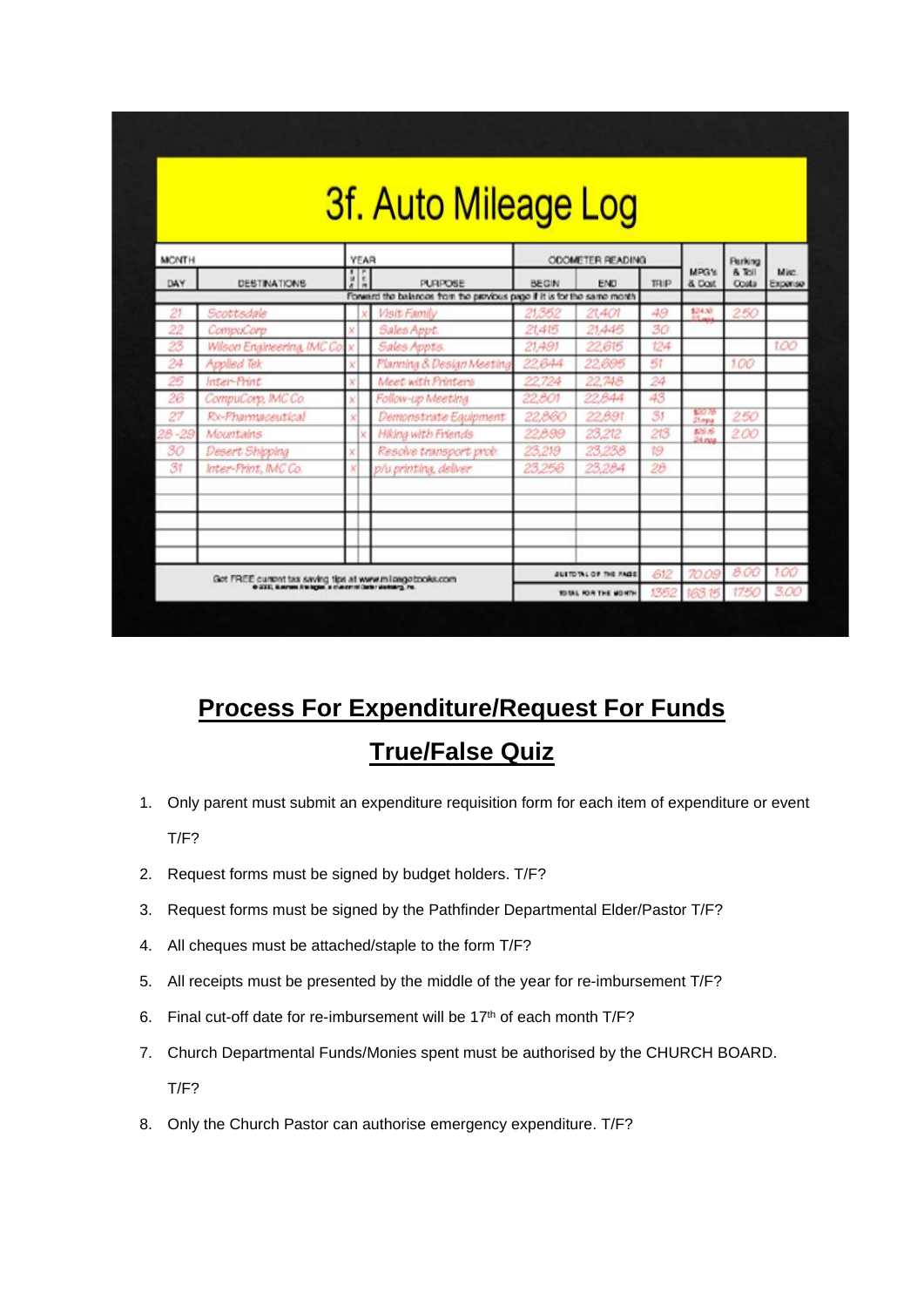### **Task 3g. Complete the purchase requisition or request form below using Amazing Stitch Ltd June invoice.**

## **Amazing Stitch Ltd**

| <b>Invoice – June 2020</b>                                                         |                    |               |      |              |  |  |  |
|------------------------------------------------------------------------------------|--------------------|---------------|------|--------------|--|--|--|
|                                                                                    |                    |               |      |              |  |  |  |
| <b>CLIENT: DAGENHAM EAGLES</b><br>DATE: July 21st, 2020<br><b>CONTACT: Stewart</b> |                    |               |      |              |  |  |  |
| <b>Item Description</b>                                                            | Quantity           | <b>Colour</b> | Unit | <b>Total</b> |  |  |  |
|                                                                                    |                    |               | cost | <b>Cost</b>  |  |  |  |
| Words to be embroidered: -                                                         |                    |               |      |              |  |  |  |
| Transportation fees (*discounted)                                                  | $\Omega$           | N/A           |      | 4.45         |  |  |  |
| Postage & Packaging (Recorded and tracked-                                         |                    |               |      |              |  |  |  |
| signed for)                                                                        | 30                 | Black &       |      | 280.00       |  |  |  |
| Face Mask-Filtered~ Adult                                                          |                    | Orange        |      |              |  |  |  |
| Face Mask-Filtered~ Children                                                       | 4                  | Orange        |      | 16.00        |  |  |  |
| ~TOTAL BALANCE Due (WITHIN 48hrs of Receipt of Ordered items) $\sim$<br>£300.45    |                    |               |      |              |  |  |  |
| ** ALL JOBS REQUIRE A 70% DEPOSIT TO BE STARTED:                                   |                    |               |      |              |  |  |  |
| <b>BALANCE DUE ON DELIVERY**</b>                                                   |                    |               |      |              |  |  |  |
|                                                                                    | $* =$ one-off cost |               |      |              |  |  |  |

|                                                                  | <b>CHEQUE NO:</b>                                                     |
|------------------------------------------------------------------|-----------------------------------------------------------------------|
| PERSON RECEIVING MONEY:                                          |                                                                       |
|                                                                  |                                                                       |
|                                                                  |                                                                       |
|                                                                  |                                                                       |
|                                                                  |                                                                       |
| <b>REASON FOR DISBURSEMENT:</b>                                  | f                                                                     |
| on the business of the Seventh-Day Adventist Church named above. | I confirm that the amount claimed above will/has been expended solely |
|                                                                  |                                                                       |